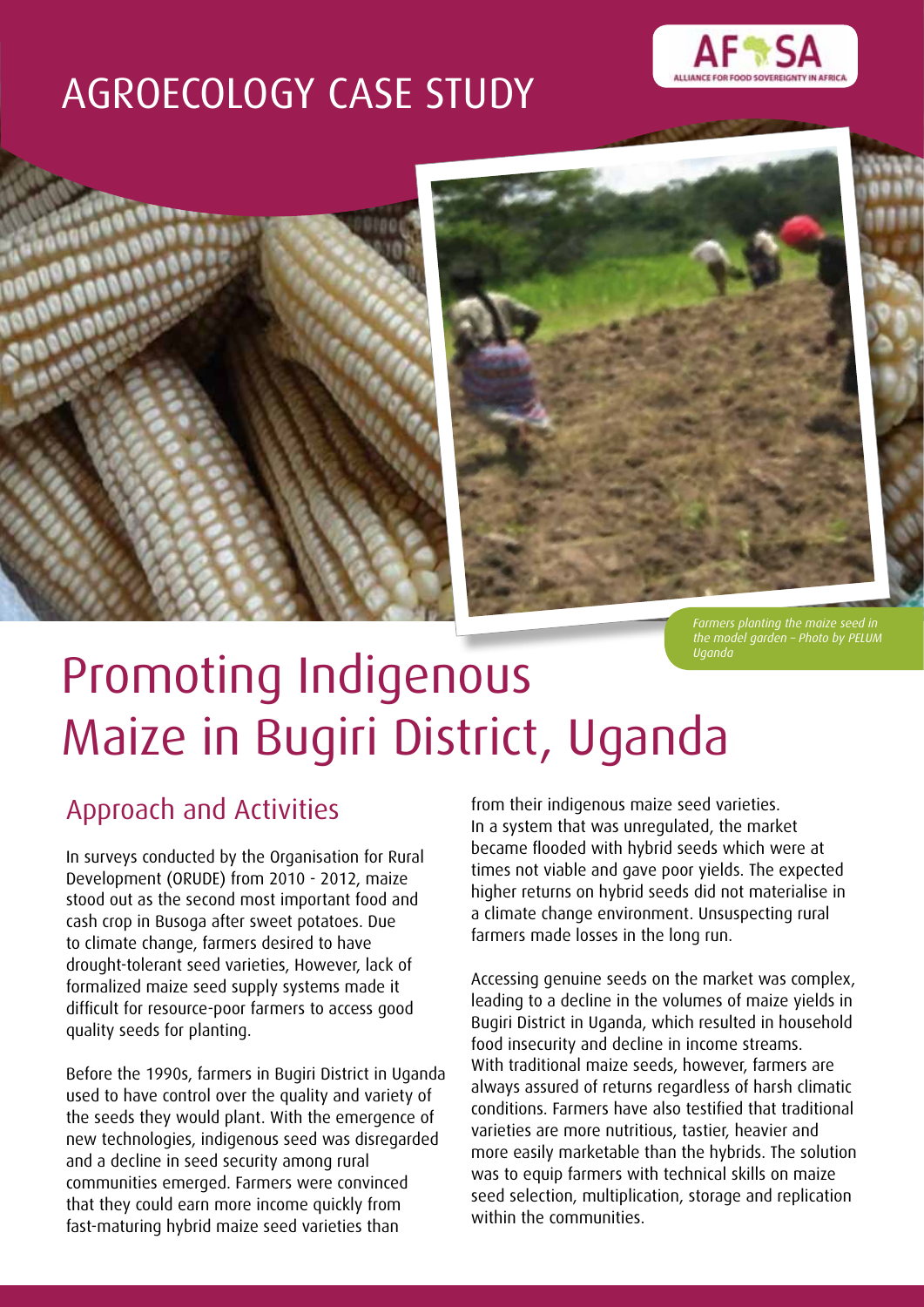### Maize Seed Multiplication Project

In 2011, ORUDE, in partnership with PELUM Uganda, initiated a project to promote best practices in the selection and multiplication of indigenous maize seed. This was implemented in Nankoma and Kapyanga Sub-counties in the Bugiri District. A total of 500 households, organized into 20 farmer groups, participated directly in the project.

In May 2011, two farmer meetings were convened to discuss the seed security challenges faced. A total of 40 farmers (25 women and 15 men) participated. The farmers resolved to prioritize maize as the crop for intervention.

Twenty groups, with a membership of 25 household representatives each, were identified to benefit from the pilot project. The selected groups were already members of Savings and Credit Cooperatives (SACCOs).

Each group selected two representatives who were to be trained in seed conservation. Four training sessions were conducted for 40 selected farmers from each of the two sub-counties. The training focused on the identification of viable indigenous maize seeds (relying largely on indigenous knowledge), seed multiplication, and appropriate seed storage. Each of the 40 trained farmers was then tasked to train other farmers in their respective groups in seed conservation.

In one of these training sessions, farmers identified "mawalampa" as a viable traditional maize seed variety that they were familiar with. The viability of a maize seed can be identified by biting it. A good seed, if properly dried, will break easily. On the contrary, a hybrid seed is hard to bite through.

A seed revolving scheme was hatched which would require farmers to pass a proportion of their maize seeds to other farmers after harvest. Of the 40 farmers trained, 28 were selected and provided with foundation seeds for multiplication. ORUDE had procured 224 kg of foundation seeds from a model farmer, Mrs. Ngiya Margret, in Nankoma Sub-County.



Farmers receive maize seed for planting Photo by PELUM Uganda

With support from district agricultural extension officers, the farmers were encouraged to plant their maize gardens with a recommended spacing of 2 feet by 2.5 feet and two seeds per planting hole. This was to avoid competition for and exhaustion of soil nutrients, which would in turn lead to a decline in yields.

In addition, a communal demonstration garden was established in Namuganza Village at the boundary between Nankoma and Kapyanga Sub-counties. Community members would go there to learn about proper seed management and maize seed multiplication. Farmers then replicated the good practices observed in the garden on their own plots.

A modern granary was also established at the demonstration garden site. It was intended to showcase improved storage of maize seed harvested by the multiplication centers. Farmers participated in its construction and, with the skills gained, were expected to construct similar improved granaries at their homes.

Farmer-led seed multiplication is the best alternative for ensuring farmers' access to planting materials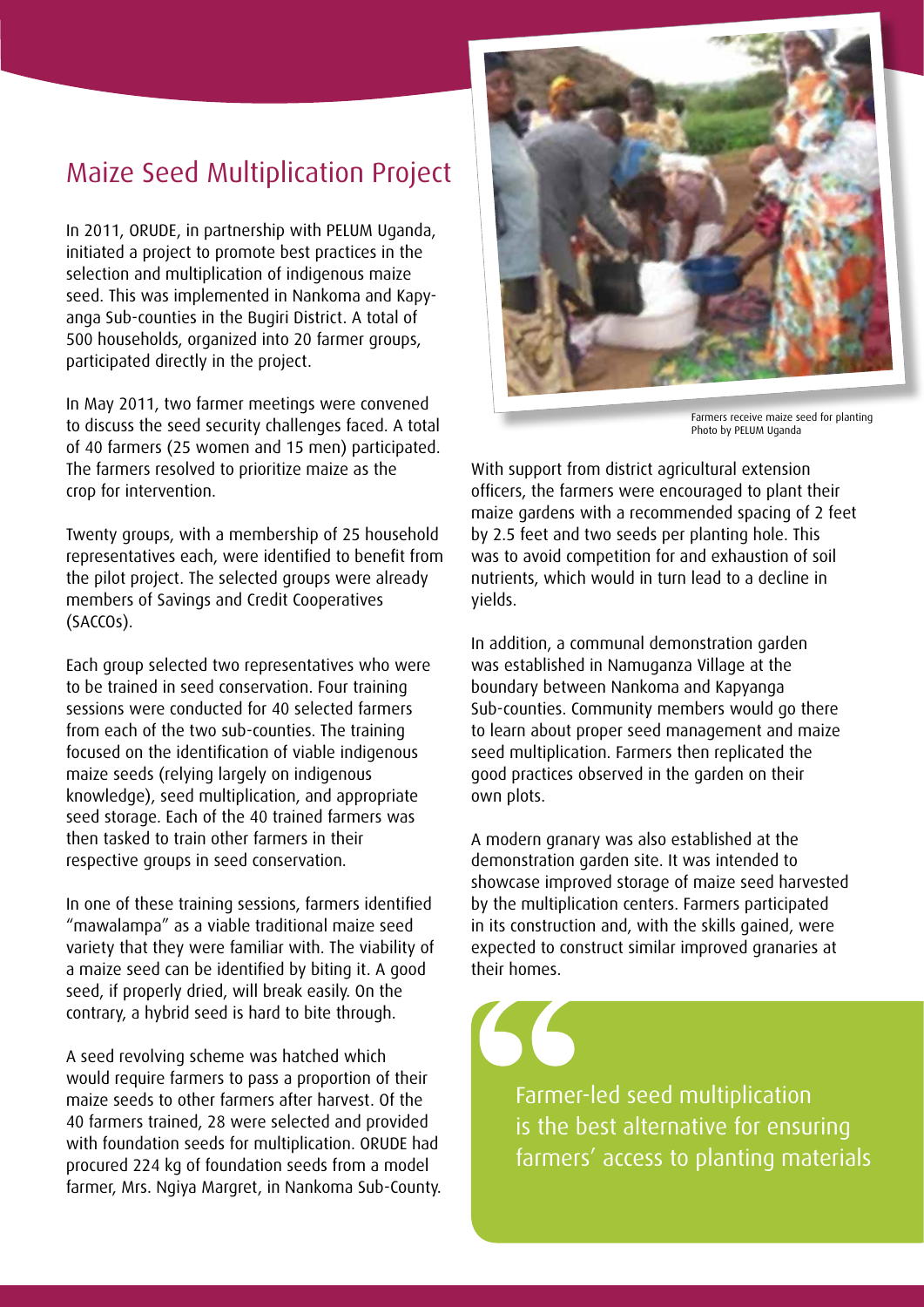Out of the 28 model farmers, eight farmers were selected and provided with four iron sheets each to construct granaries at their homes. This improved seed storage. Gardens expanded and became additional learning centers for improved seed storage at the household level.

Two fora were organized for sharing experiences. Attendees included farmers, government officials, the National Agricultural Advisory Services (NAADs), and district commercial officials. Participants shared experiences and lessons on seed multiplication and management as well as challenges faced by the farmers in the marketing of maize.

There has been a remarkable change in attitude among the local farmers towards the use of the indigenous seed. Farmers who had previously adopted the improved varieties are gradually returning to planting indigenous seeds. "We should be patient to gain profits (rather) than rush to make a loss", says Ngiya.

Mr. Kaswabuli, a beneficiary farmer from Nankoma Sub- county, says:"There is a very big difference in the yields between the indigenous and modern seed. 100 kg of indigenous maize gives you 80 kg of processed maize flour whereas 100 kg of modern varieties of maize only produce about 60 kg of processed maize flour".

The 28 model farmers registered a surplus maize harvest to the tune of 12,800 kg, an achievement they had never realized before. The improved harvests have contributed to better household food and income security.

By the end of 2011, SACCO records indicated an increase in average savings from 5,000 Ugandan Shillings (UgSh) to 20,000 UgSh per member per month. Farmers are now able to pay for the school fees of their children. Last but not least, engaging the district extension service providers has improved the flow of information from the district offices to the beneficiaries.

Radio talk shows were conducted to reinforce awareness on the identification of genuine and fake seeds. Project experiences and success stories were also shared.

Insufficient foundation seeds to meet the needs of all the farmers and the reluctance of some farmers to adopt indigenous seeds were the major challenges.

As production increases, access to markets will soon emerge as a challenge with farmers requiring market information as well as mechanisms for collective marketing.

Gains from the Project "There is a very big difference in the yields between the indigenous and modern seed. 100 kg of indigenous maize gives you 80 kg of processed maize flour whereas 100 kg of modern varieties of maize only produce about 60 kg of processed maize flour"



*Margaret Ngiya describes to other farmers how to make a maize crib – Photo by PELUM Uganda*